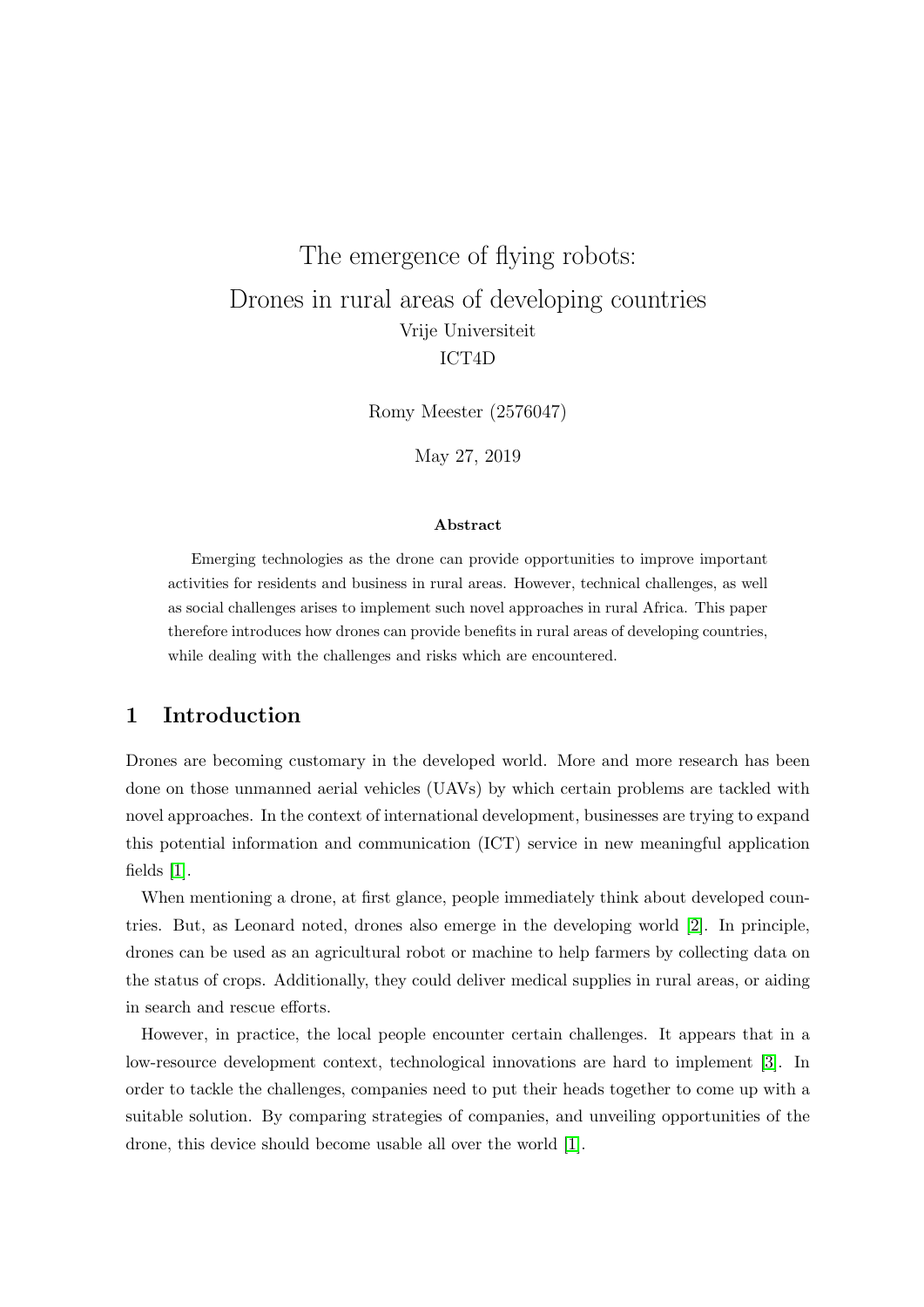## 2 Research

This paper focuses on the drone and how it could benefit residents, farmers and businesses in rural areas. The principles and practices of the UAVs are introduced. Moreover, social and technical challenges are discussed, as well as the promises manufacturers, political scientists and other stakeholders make.

#### 2.1 Principles

An UAV is capable of flying with the help of a remote ground control system (GSC). As the name suggest, an unmanned aerial vehicle is an aircraft without a human pilot on board. Moreover, drones can be equipped with different state of the art technology such as infrared cameras or GPS.

#### 2.2 Practices

While drones originated mostly in military applications, their use is expanding to scientific, recreational, agricultural, and other applications. For example, a prominent application field is applying a drone to conduct water sampling [\[4\]](#page-2-3). Moreover, in Europe, drones are used to control bird damage to wine grapes [\[5\]](#page-2-4). In context of rural Africa, this can also be applied to protect the crops from dangers. Besides that, as previously mentioned, drones could be used to collect data on the status of crops, but also for delivering medical supplies, or aiding in search and rescue efforts [\[2\]](#page-2-1).

#### 2.3 Challenges

To take into account the low-resource context, it is difficult to implement a successive innovative device in developing countries [\[3\]](#page-2-2). For example, in a business in Europe, many challenges come across while finishing a project. In fact, those threats researchers also encounter in a larger extend while facing low-resource development context projects in developing countries, especially on the aspect of social differences, literacy, and culture. Therefore, while implementing such a device, Human computer interaction (HCI) is an important issue of how the system can be appropriately designed [\[6\]](#page-2-5).

#### 2.4 Risk of technology

A major risk of applying drones in rural areas is caused by the lack of communication infrastructure [\[2\]](#page-2-1). Another technological challenge would be the maintenance of the device, as repairing a drone could require some expertise.